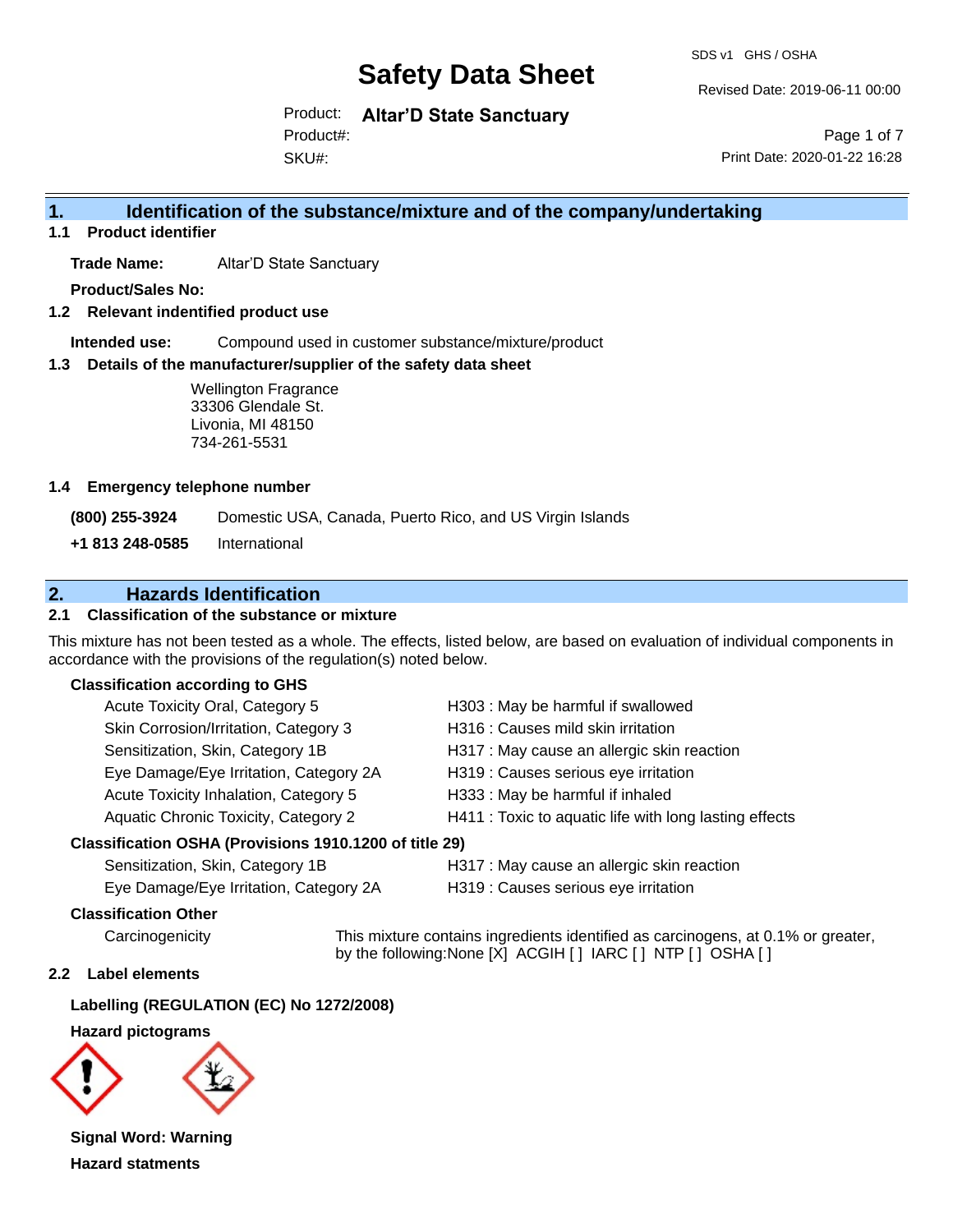SDS v1 GHS / OSHA

Revised Date: 2019-06-11 00:00

Product: **Altar'D State Sanctuary**

SKU#: Product#:

Page 2 of 7 Print Date: 2020-01-22 16:28

| H303                            | May be harmful if swallowed                                                                                                      |
|---------------------------------|----------------------------------------------------------------------------------------------------------------------------------|
| H316                            | Causes mild skin irritation                                                                                                      |
| H317                            | May cause an allergic skin reaction                                                                                              |
| H319                            | Causes serious eye irritation                                                                                                    |
| H333                            | May be harmful if inhaled                                                                                                        |
| H411                            | Toxic to aquatic life with long lasting effects                                                                                  |
| <b>Precautionary Statements</b> |                                                                                                                                  |
| <b>Prevention:</b>              |                                                                                                                                  |
| P <sub>264</sub>                | Wash hands thoroughly after handling                                                                                             |
| P <sub>272</sub>                | Contaminated work clothing should not be allowed out of the workplace                                                            |
| P <sub>273</sub>                | Avoid release to the environment                                                                                                 |
| <b>Response:</b>                |                                                                                                                                  |
| P302 + P352                     | IF ON SKIN: Wash with soap and water                                                                                             |
| $P304 + P312$                   | IF INHALED: Call a POISON CENTER or doctor/physician if you feel unwell                                                          |
| $P305 + P351 + P338$            | IF IN EYES: Rinse cautiously with water for several minutes Remove contact lenses if<br>present and easy to do. continue rinsing |
| P312                            | Call a POISON CENTER or doctor/physician if you feel unwell                                                                      |
| $P333 + P313$                   | If skin irritation or a rash occurs: Get medical advice/attention                                                                |
| $P337 + P313$                   | If eye irritation persists: Get medical advice/attention                                                                         |
| P363                            | Wash contaminated clothing before reuse                                                                                          |
| P391                            | <b>Collect Spillage</b>                                                                                                          |
|                                 |                                                                                                                                  |

**2.3 Other Hazards**

**no data available**

## **3. Composition/Information on Ingredients**

### **3.1 Mixtures**

This product is a complex mixture of ingredients, which contains among others the following substance(s), presenting a health or environmental hazard within the meaning of the UN Globally Harmonized System of Classification and Labeling of Chemicals (GHS):

| CAS#<br>Ingredient                  | EC#                               | Conc.<br>Range | <b>GHS Classification</b> |  |  |
|-------------------------------------|-----------------------------------|----------------|---------------------------|--|--|
| 120-51-4                            | 204-402-9                         | $10 - 20%$     | H302; H313; H400; H411    |  |  |
| <b>Benzyl Benzoate</b>              |                                   |                |                           |  |  |
| 24851-98-7                          | 246-495-9                         | $5 - 10 \%$    | H402                      |  |  |
|                                     | Methyldihydrojasmonate            |                |                           |  |  |
| 105-95-3                            | 203-347-8                         | $5 - 10 \%$    | H401                      |  |  |
| Ethylene brassylate                 |                                   |                |                           |  |  |
| 63500-71-0                          | $405 - 040 - 6$                   | $5 - 10 \%$    | H <sub>319</sub>          |  |  |
|                                     | Isobutyl Methyl Tetrahydropyranol |                |                           |  |  |
| 1222-05-5                           | 214-946-9                         | $2 - 5%$       | H316: H400: H410          |  |  |
| Hexamethylindanopyran               |                                   |                |                           |  |  |
| 28219-61-6                          | 248-908-8                         | $2 - 5\%$      | H319; H401; H411          |  |  |
| Ethyl trimethylcyclopentene butenol |                                   |                |                           |  |  |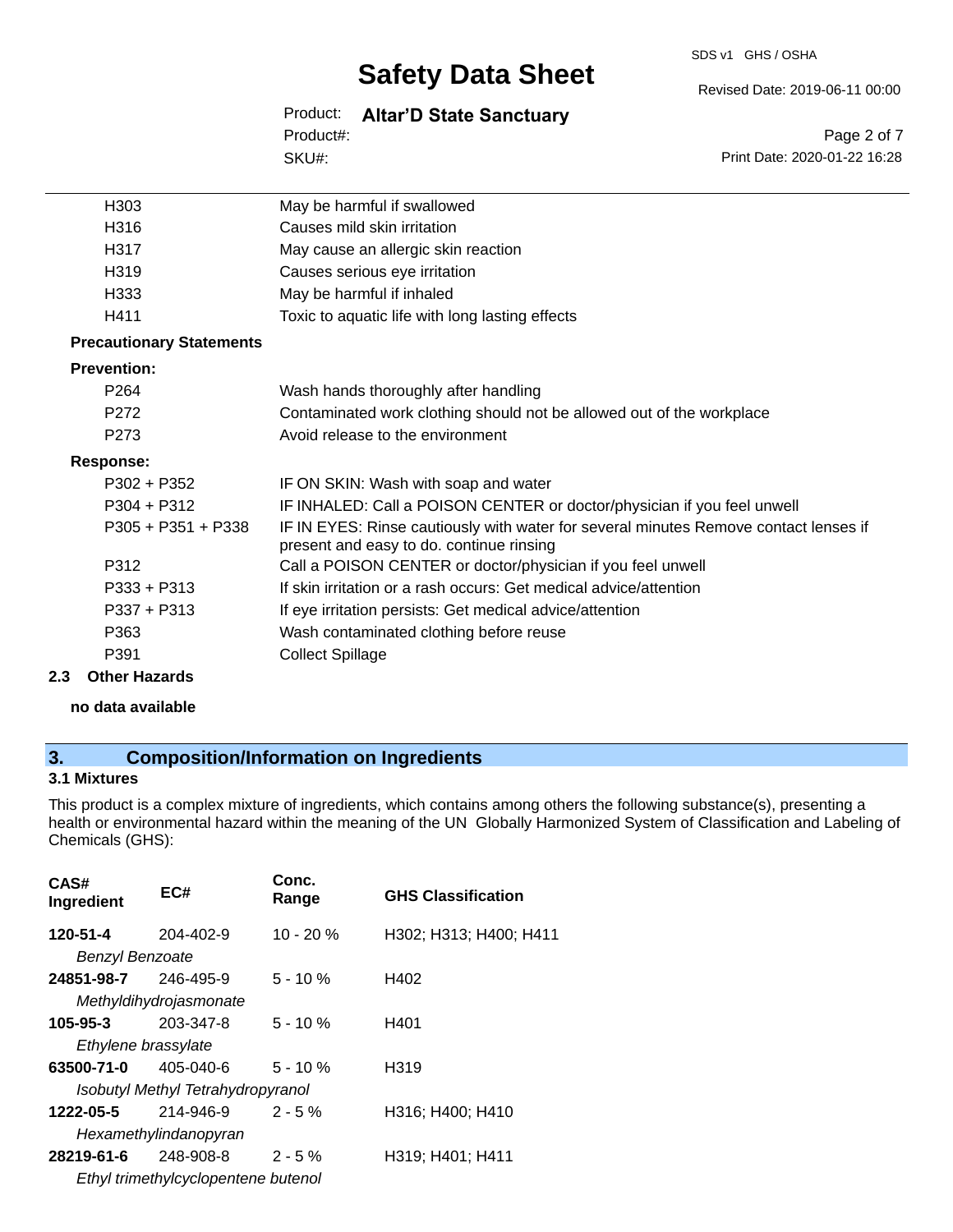SDS v1 GHS / OSHA

Revised Date: 2019-06-11 00:00

Product: **Altar'D State Sanctuary**

SKU#: Product#:

Page 3 of 7 Print Date: 2020-01-22 16:28

| CAS#<br>Ingredient                                                                                | EC#                                             | Conc.<br>Range                                           | <b>GHS Classification</b>                                                                                     |  |  |
|---------------------------------------------------------------------------------------------------|-------------------------------------------------|----------------------------------------------------------|---------------------------------------------------------------------------------------------------------------|--|--|
| 78-70-6<br>Linalool                                                                               | 201-134-4                                       | $2 - 5%$                                                 | H227; H303; H315; H317; H319; H402                                                                            |  |  |
| 10339-55-6                                                                                        | 233-732-6                                       | $1 - 2%$                                                 | H227; H303; H315; H319; H402                                                                                  |  |  |
| <b>Ethyl Linalool</b>                                                                             |                                                 |                                                          |                                                                                                               |  |  |
| 1205-17-0                                                                                         | 214-881-6                                       | $0.1 - 1.0 \%$                                           | H303; H317; H361; H401; H411                                                                                  |  |  |
|                                                                                                   |                                                 | a-Methyl-1,3-benzodioxole-5-propionaldehyde              |                                                                                                               |  |  |
|                                                                                                   |                                                 | See Section 16 for full text of GHS classification codes |                                                                                                               |  |  |
|                                                                                                   |                                                 |                                                          | See Section 16 for full text of GHS classification codes which where not shown in section 2                   |  |  |
|                                                                                                   |                                                 |                                                          |                                                                                                               |  |  |
|                                                                                                   |                                                 | Total Hydrocarbon Content (% $w/w$ ) = 0.00              |                                                                                                               |  |  |
|                                                                                                   |                                                 |                                                          |                                                                                                               |  |  |
| 4.                                                                                                | <b>First Aid Measures</b>                       |                                                          |                                                                                                               |  |  |
|                                                                                                   |                                                 |                                                          |                                                                                                               |  |  |
|                                                                                                   | 4.1<br><b>Description of first aid measures</b> |                                                          |                                                                                                               |  |  |
| Inhalation:<br>Remove from exposure site to fresh air and keep at rest.<br>Obtain medical advice. |                                                 |                                                          |                                                                                                               |  |  |
| <b>Eye Exposure:</b>                                                                              |                                                 |                                                          | Flush immediately with water for at least 15 minutes.<br>Contact physician if symptoms persist.               |  |  |
| <b>Skin Exposure:</b>                                                                             |                                                 |                                                          | Remove contaminated clothes. Wash thoroughly with water (and soap).<br>Contact physician if symptoms persist. |  |  |
| Ingestion:                                                                                        |                                                 |                                                          | Rinse mouth with water and obtain medical advice.                                                             |  |  |

### **4.2 Most important symptoms and effects, both acute and delayed**

| Symptoms: | no data available                        |
|-----------|------------------------------------------|
| Risks:    | Refer to Section 2.2 "Hazard Statements" |

#### **4.3 Indication of any immediate medical attention and special treatment needed**

**Treatment:** Refer to Section 2.2 "Response"

| 5 <sub>1</sub><br><b>Fire-Fighting measures</b><br><b>Extinguishing media</b><br>5.1 |                                          |  |  |
|--------------------------------------------------------------------------------------|------------------------------------------|--|--|
| Suitable:                                                                            | Carbon dioxide (CO2), Dry chemical, Foam |  |  |
| Unsuitable<br>Do not use a direct water jet on burning material                      |                                          |  |  |
| 5.2 Special hazards arising from the substance or mixture                            |                                          |  |  |
| During fire fighting:<br><b>Advice for firefighters</b><br>5.3                       | Water may be ineffective                 |  |  |
| <b>Further information:</b>                                                          | Standard procedure for chemical fires    |  |  |

# **6. Calcidental Release Measures**<br>**6.1** Personal precautions, protective equipm

### **6.1 Personal precautions, protective equipment and emergency procedures**

Avoid inhalation and contact with skin and eyes. A self-contained breathing apparatus is recommended in case of a major spill.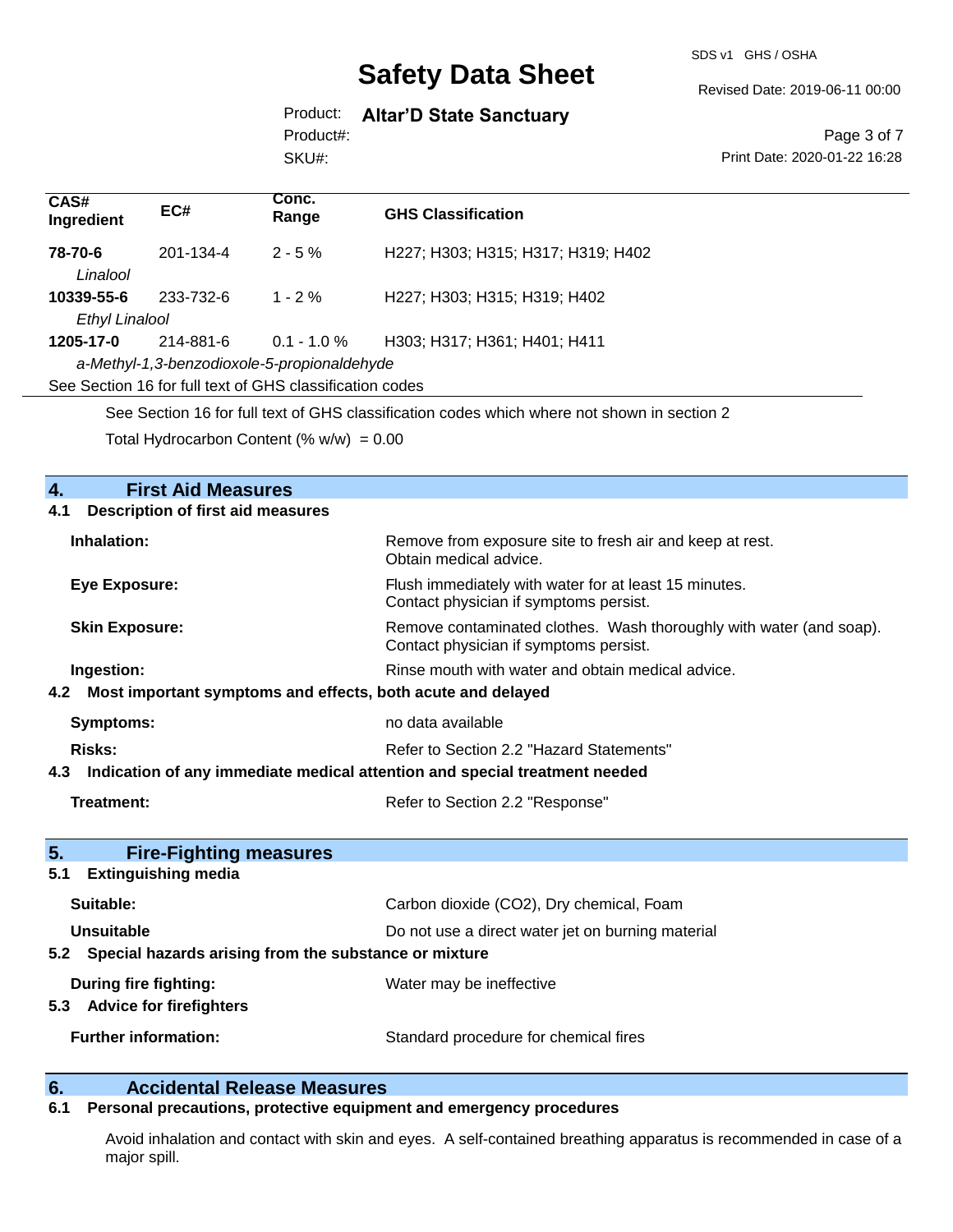Revised Date: 2019-06-11 00:00

Product: **Altar'D State Sanctuary** Product#:

SKU#:

Page 4 of 7 Print Date: 2020-01-22 16:28

#### **6.2 Environmental precautions**

Keep away from drains, soil, and surface and groundwater.

#### **6.3 Methods and materials for containment and cleaning up**

Clean up spillage promptly. Remove ignition sources. Provide adequate ventilation. Avoid excessive inhalation of vapors. Gross spillages should be contained by use of sand or inert powder and disposed of according to the local regulations.

#### **6.4 Reference to other sections**

Not Applicable

# **7. Handling and Storage**<br>**7.1** Precautions for safe handling

#### **Precautions for safe handling**

Apply according to good manufacturing and industrial hygiene practices with proper ventilation. Do not drink, eat or smoke while handling. Respect good personal hygiene.

#### **7.2 Conditions for safe storage, including any incompatibilities**

Store in a cool, dry and ventilated area away from heat sources and protected from light in tightly closed original container. Avoid uncoated metal container. Keep air contact to a minimum.

#### **7.3 Specific end uses**

No information available

### **8. Exposure Controls/Personal Protection**

**8.1 Control parameters**

**Exposure Limits:** Contains no substances with occupational exposure limit values.

**Engineering Controls:** Use local exhaust as needed.

#### **8.2 Exposure controls - Personal protective equipment**

**Eye protection:** Tightly sealed goggles, face shield, or safety glasses with brow guards and side shields, etc. as may be appropriate for the exposure **Respiratory protection:** Avoid excessive inhalation of concentrated vapors. Apply local ventilation where appropriate.

**Skin protection:** Avoid Skin contact. Use chemically resistant gloves as needed.

#### **9. Physical and Chemical Properties**

#### **9.1 Information on basic physical and chemical properties**

| Appearance:                | Liquid               |
|----------------------------|----------------------|
| Odor:                      | Conforms to Standard |
| Color:                     | Conforms to Standard |
| <b>Viscosity:</b>          | Liquid               |
| <b>Freezing Point:</b>     | Not determined       |
| <b>Boiling Point:</b>      | Not determined       |
| <b>Melting Point:</b>      | Not determined       |
| <b>Flashpoint (CCCFP):</b> | $>200$ F (93.33 C)   |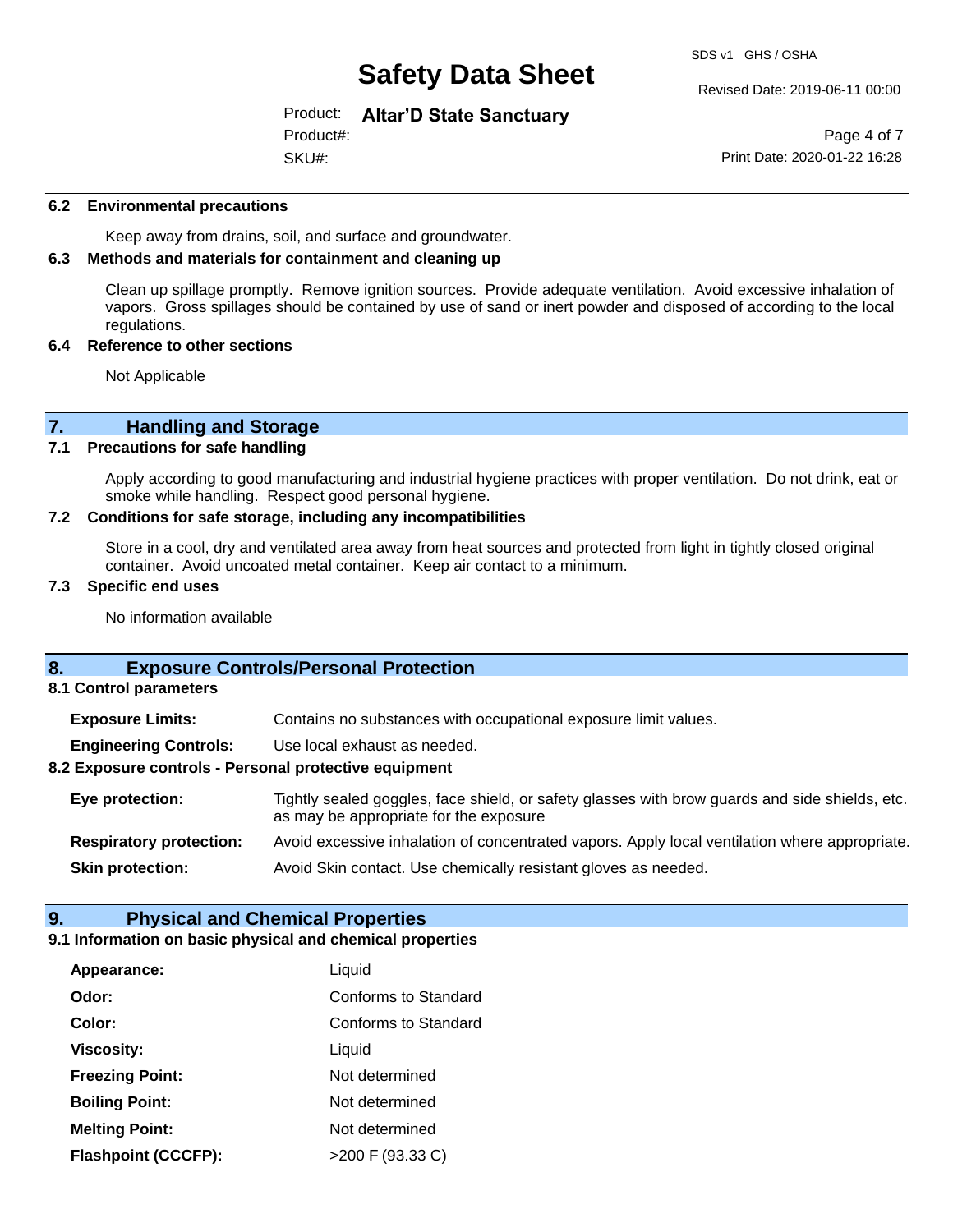SDS v1 GHS / OSHA

Revised Date: 2019-06-11 00:00

### Product: **Altar'D State Sanctuary** SKU#: Product#:

Page 5 of 7 Print Date: 2020-01-22 16:28

| <b>Auto flammability:</b>    | Not determined |
|------------------------------|----------------|
| <b>Explosive Properties:</b> | None Expected  |
| <b>Oxidizing properties:</b> | None Expected  |
| Vapor Pressure (mmHg@20 C):  | 0.0043         |
| %VOC:                        | 0.24           |
| Specific Gravity @ 25 C:     | Not determined |
| Density @ 25 C:              | Not determined |
| Refractive Index @ 20 C:     | Not determined |
| Soluble in:                  | Dil            |

# **10. Stability and Reactivity**

| <b>10.1 Reactivity</b>                  | None                                               |
|-----------------------------------------|----------------------------------------------------|
| <b>10.2 Chemical stability</b>          | Stable                                             |
| 10.3 Possibility of hazardous reactions | None known                                         |
| 10.4 Conditions to avoid                | None known                                         |
| 10.5 Incompatible materials             | Strong oxidizing agents, strong acids, and alkalis |
| 10.6 Hazardous decomposition products   | None known                                         |

# **11. Toxicological Information**

## **11.1 Toxicological Effects**

Acute Toxicity Estimates (ATEs) based on the individual Ingredient Toxicity Data utilizing the "Additivity Formula"

| (LD50: 3452.2708) May be harmful if swallowed            |
|----------------------------------------------------------|
| Not classified - the classification criteria are not met |
| (LD50: 68.3176) May be harmful if inhaled                |
| Causes mild skin irritation                              |
| Causes serious eye irritation                            |
| Not classified - the classification criteria are not met |
| May cause an allergic skin reaction                      |
| Not classified - the classification criteria are not met |
| Not classified - the classification criteria are not met |
| Not classified - the classification criteria are not met |
| Not classified - the classification criteria are not met |
| Not classified - the classification criteria are not met |
| Not classified - the classification criteria are not met |
|                                                          |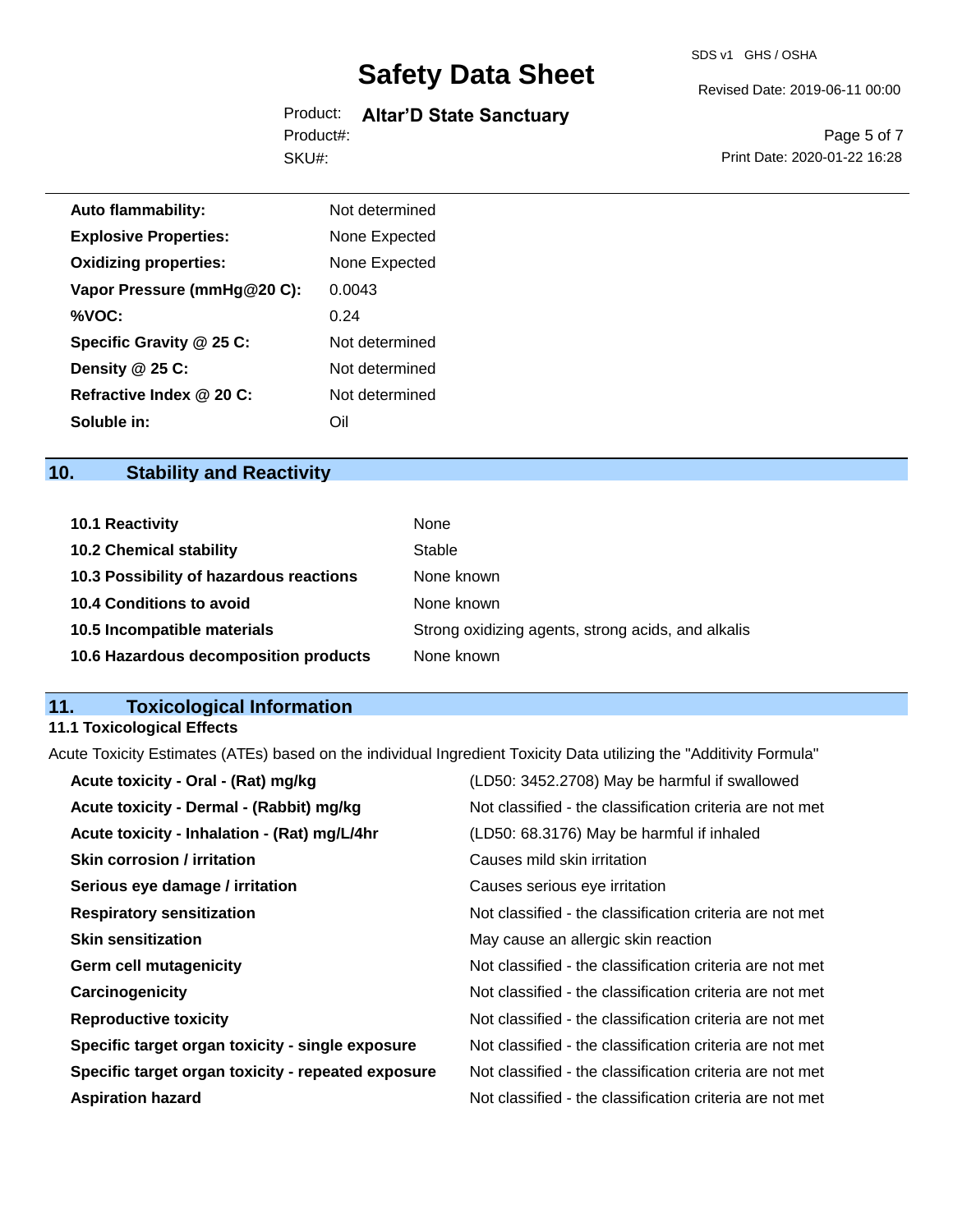SDS v1 GHS / OSHA

Revised Date: 2019-06-11 00:00

Product: **Altar'D State Sanctuary** SKU#: Product#:

Page 6 of 7 Print Date: 2020-01-22 16:28

| 12.<br><b>Ecological Information</b> |                                                          |
|--------------------------------------|----------------------------------------------------------|
| <b>12.1 Toxicity</b>                 |                                                          |
| <b>Acute acquatic toxicity</b>       | Not classified - the classification criteria are not met |
| <b>Chronic acquatic toxicity</b>     | Toxic to aquatic life with long lasting effects          |
| <b>Toxicity Data on soil</b>         | no data available                                        |
| <b>Toxicity on other organisms</b>   | no data available                                        |
| 12.2 Persistence and degradability   | no data available                                        |
| 12.3 Bioaccumulative potential       | no data available                                        |
| 12.4 Mobility in soil                | no data available                                        |
| 12.5 Other adverse effects           | no data available                                        |

### **13. Disposal Conditions**

#### **13.1 Waste treatment methods**

Do not allow product to reach sewage systems. Dispose of in accordance with all local and national regulations. Send to a licensed waste management company.The product should not be allowed to enter drains, water courses or the soil. Do not contaminate ponds, waterways or ditches with chemical or used container.

### **14. Transport Information**

| <b>Marine Pollutant</b>                                       | Yes. Ingredient of greatest environmental impact:<br>1222-05-5 : (2 - 5 %) : Hexamethylindanopyran |                                     |                 |               |
|---------------------------------------------------------------|----------------------------------------------------------------------------------------------------|-------------------------------------|-----------------|---------------|
| <b>Regulator</b>                                              | <b>Class</b>                                                                                       | <b>Pack Group</b>                   | <b>Sub Risk</b> | UN-nr.        |
| U.S. DOT (Non-Bulk)                                           |                                                                                                    | Not Regulated - Not Dangerous Goods |                 |               |
| <b>Chemicals NOI</b>                                          |                                                                                                    |                                     |                 |               |
| <b>ADR/RID (International Road/Rail)</b>                      |                                                                                                    |                                     |                 |               |
| <b>Environmentally Hazardous</b><br>Substance, Liquid, n.o.s. | 9                                                                                                  | Ш                                   |                 | <b>UN3082</b> |
| <b>IATA (Air Cargo)</b>                                       |                                                                                                    |                                     |                 |               |
| <b>Environmentally Hazardous</b><br>Substance, Liquid, n.o.s. | 9                                                                                                  | $\mathbf{III}$                      |                 | <b>UN3082</b> |
| <b>IMDG (Sea)</b>                                             |                                                                                                    |                                     |                 |               |
| <b>Environmentally Hazardous</b><br>Substance, Liquid, n.o.s. | 9                                                                                                  | $\mathbf{III}$                      |                 | <b>UN3082</b> |

| 15.<br><b>Regulatory Information</b>      |                                                              |
|-------------------------------------------|--------------------------------------------------------------|
| <b>U.S. Federal Regulations</b>           |                                                              |
| <b>TSCA (Toxic Substance Control Act)</b> | All components of the substance/mixture are listed or exempt |
| 40 CFR(EPCRA, SARA, CERCLA and CAA)       | This product contains NO components of concern.              |
| <b>U.S. State Regulations</b>             |                                                              |
| <b>California Proposition 65 Warning</b>  | No Warning required                                          |